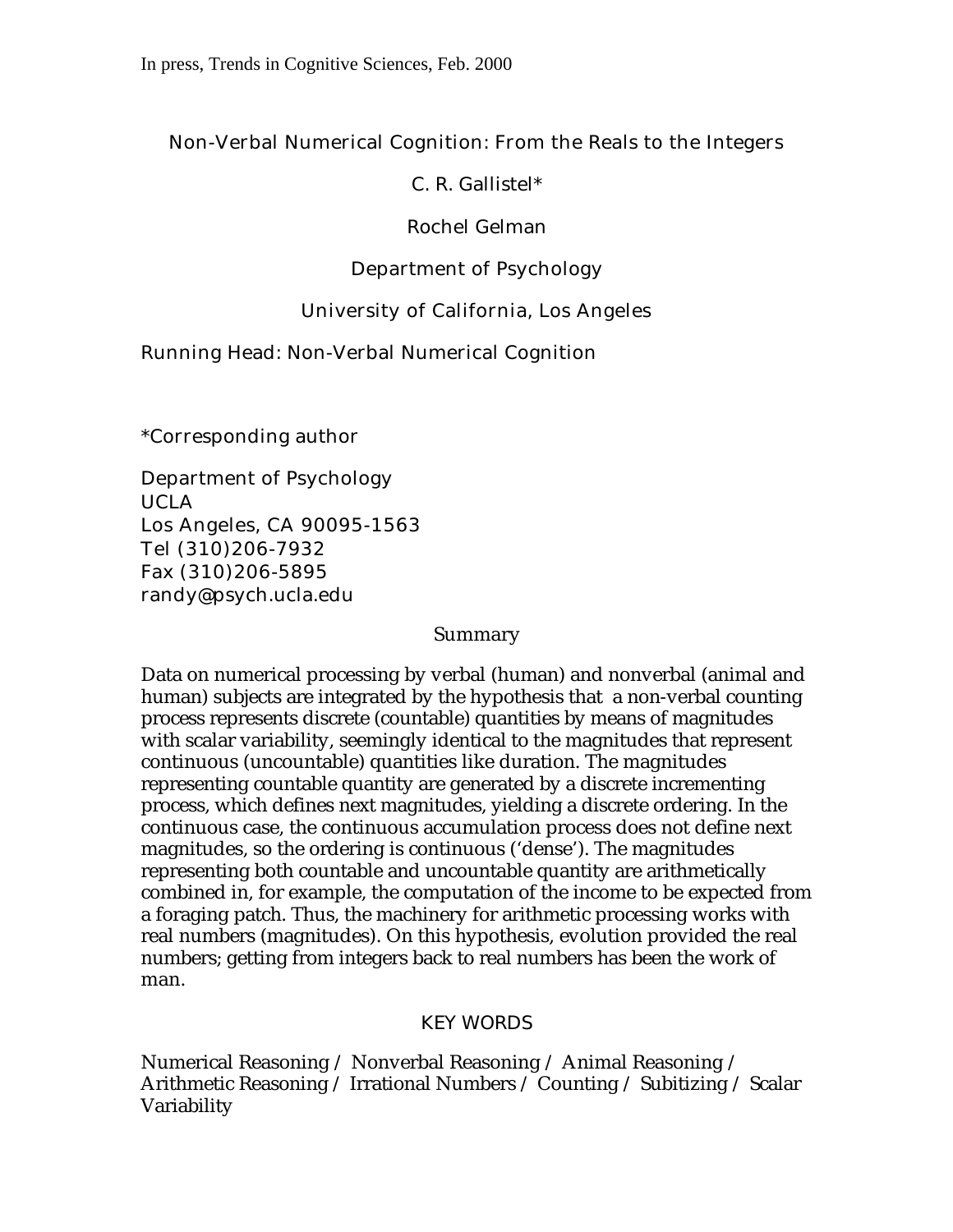The study of numerical estimation and reasoning in non-verbal animals has profoundly affected contemporary theories of human numerical cognition, its ontogeny and phylogeny 1-7. According to one emerging synthesis of these findings, the tension between the discrete and the continuous, which has been central to the historical development of mathematical thought, is rooted in the non-verbal foundations of numerical thinking, which, it is argued, are common to humans and non-verbal animals. In this view, the non-verbal representatives of number are mental magnitudes (real numbers) with scalar variability. Scalar variability means that the signals encoding these magnitudes are "noisy;" they vary from trial to trial, with the width of the signal distribution increasing in proportion to (scaled to) its mean. In short, the greater the magnitude, the noisier its representation. These noisy mental magnitudes are arithmetically processed--added, subtracted, multiplied, divided and ordered. Recognition of the importance of arithmetically processed mental magnitudes in the non-verbal representation of number has emerged from a convergence of results from human and animal studies. This is comparative cognition at its most fruitful.

The relation between integers and magnitudes is asymmetrical: magnitudes (real numbers) can represent integers but integers cannot represent magnitudes. The impossibility of representing magnitudes, such as the lengths of bars, as countable (integer) quantities has been understood since the ancient Greeks proved that there is no unit of length that divides a whole number of times into both the diagonal and the side of a square. Equivalently, the  $\sqrt{2}$  is an irrational number, a number that cannot be expressed as a proportion between countable quantities. By contrast, when one makes a histogram, there is no count that cannot be represented by the length of a bar.

Intuitively, however, the numbers generated by counting seem to be the foundation of mathematical thought. Twentieth century mathematicians have commonly assumed that mathematics rests on what is intuitively given through verbal counting, a view epitomized in Kronecker's often quoted remark that, "God made the integers, all else is the work of man".8 'All else' includes the real numbers, all but a negligible fraction of which are irrational. Irrational numbers can only be defined rigorously as the limits of infinite series of rational numbers, a definition so elusive and abstract that it took more than two thousand years to achieve--an arduously reached pinnacle of mathematical thought. We suggest that the scaling of this pinnacle was a Platonic rediscovery of what the non-verbal brain was doing all along--using arithmetically processed magnitudes to represent both countable and uncountable quantities.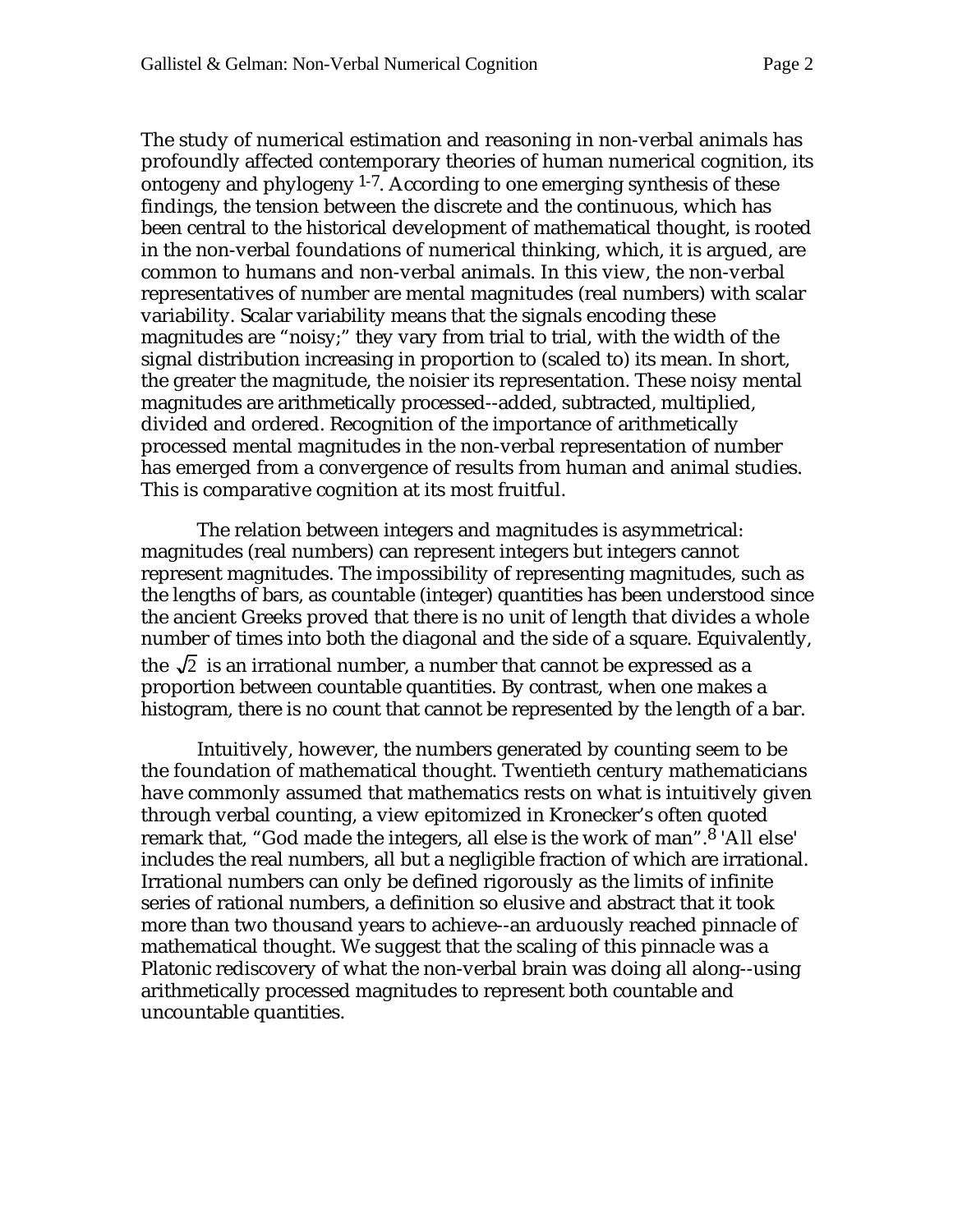#### **Scalar Variability**

Objective magnitudes, unlike objective numerosities, cannot be known exactly. This is true for subjective (mental) magnitudes as well, because the above mentioned scalar noise in the process of recalling mental magnitudes from memory leads to trial-to-trial variability in the recalled magnitudes. The discovery of scalar variability in the non-verbal representation of numerosity has been a key aspect of the convergence between animal and human studies of numerical cognition. It means that numerosity is never represented exactly in the non-verbal or preverbal mind, with the possible exception of the first three or four numerosities--see outstanding questions.

Scalar variability in the rat's memory for a target number was evident in the results from an early experiment in which a feeder was silently armed when the rat had made a fixed number of lever presses<sup>9</sup>. Trying the feeder after it was armed, that is, interrupting the infrared beam in front of it, released food; trying it prematurely produced a short but frustrating time out. Rats learned to try the feeder after making approximately the required number of presses. The modal number of presses prior to a try was close to the required number, but in retrospect the most striking aspect of the data was that the width of the distributions increased in proportion to their mode (Figures 1A and 1B). The trial-to-trial variability in the accuracy with which they approximated the target number was proportional to the magnitude of the target, even for numbers as small as four.

Of course, number and duration tend to co-vary in discrimination experiments when the events to be counted occur sequentially. The different possible bases for the discrimination have been experimentally teased apart in several ways<sup>10</sup>. The most elegant is a recently developed paradigm in which the basis for a discrimination on a given trial (either the number of flashes or the duration of a sequence of flashes) is not specified until after the sequence of flashes has been presented<sup>11</sup>. The subjects (pigeons) must count and time the sequence, then make opposing choices based either on the flash count or on the duration of the sequence, according to which dimension is subsequently indicated as the relevant dimension for that trial. From this and other work, it appears that laboratory animals simultaneously time and count stimulus sequences,  $11-17$  although there is some disagreement about whether they tend to rely on counting even when they are in a timing task<sup>15</sup> or, conversely, tend to rely on timing even when they are in a counting task  $17$ .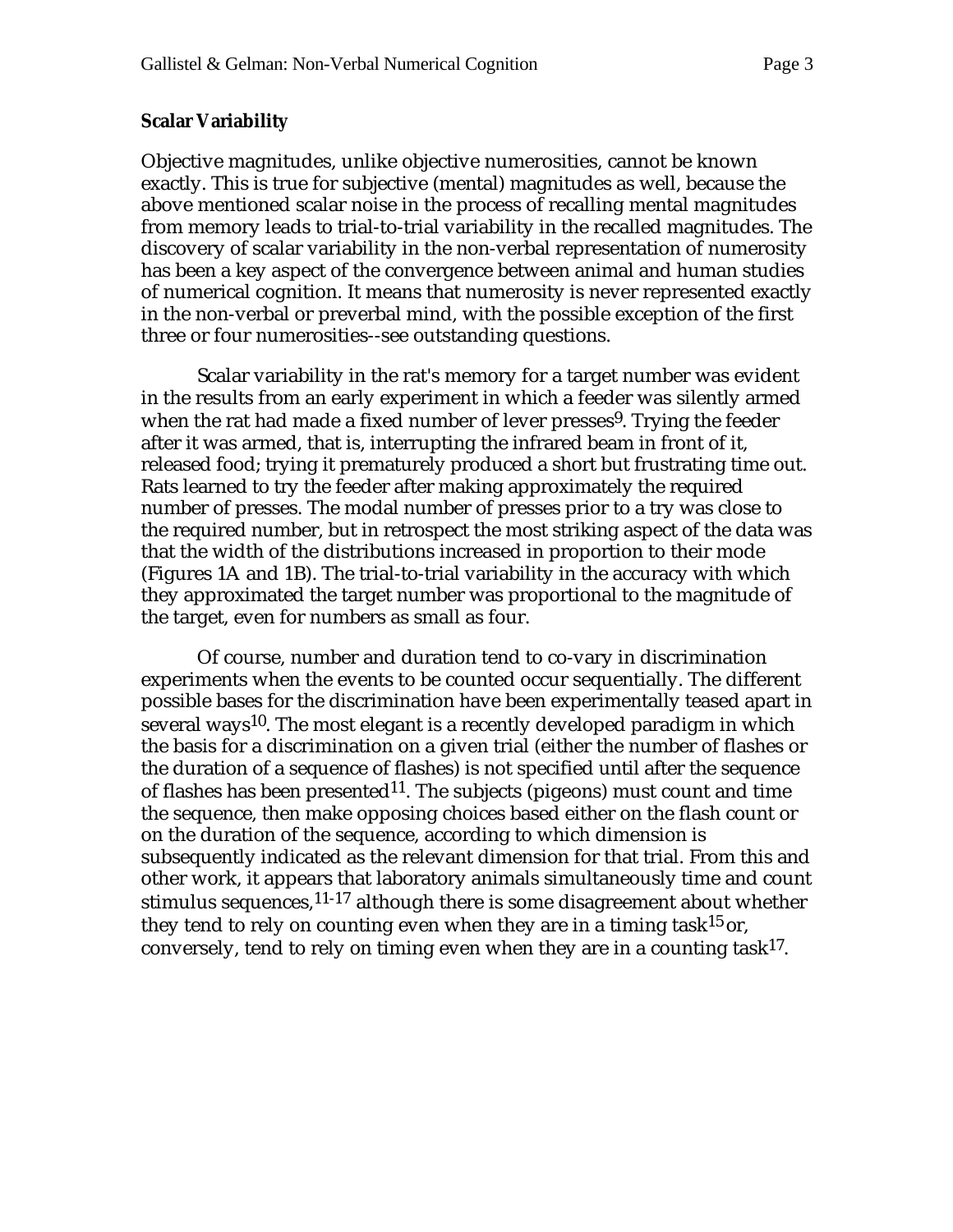

Figure 1. **A.** *The probability of breaking off a sequence of lever presses to try the feeder as a function of the number of presses in the sequence and the number required to arm the feeder. (Redrawn from8.)* **B.** *The mean (left axis, upper panel) and standard deviation (right axis, upper panel) of the distributions in A, and the coefficient of variation (c.v.), which is the ratio of the standard deviation to the mean (lower panel). Note the constancy of the c.v.* **C**. *The mean (left axis, upper panel) and standard deviation (right axis,*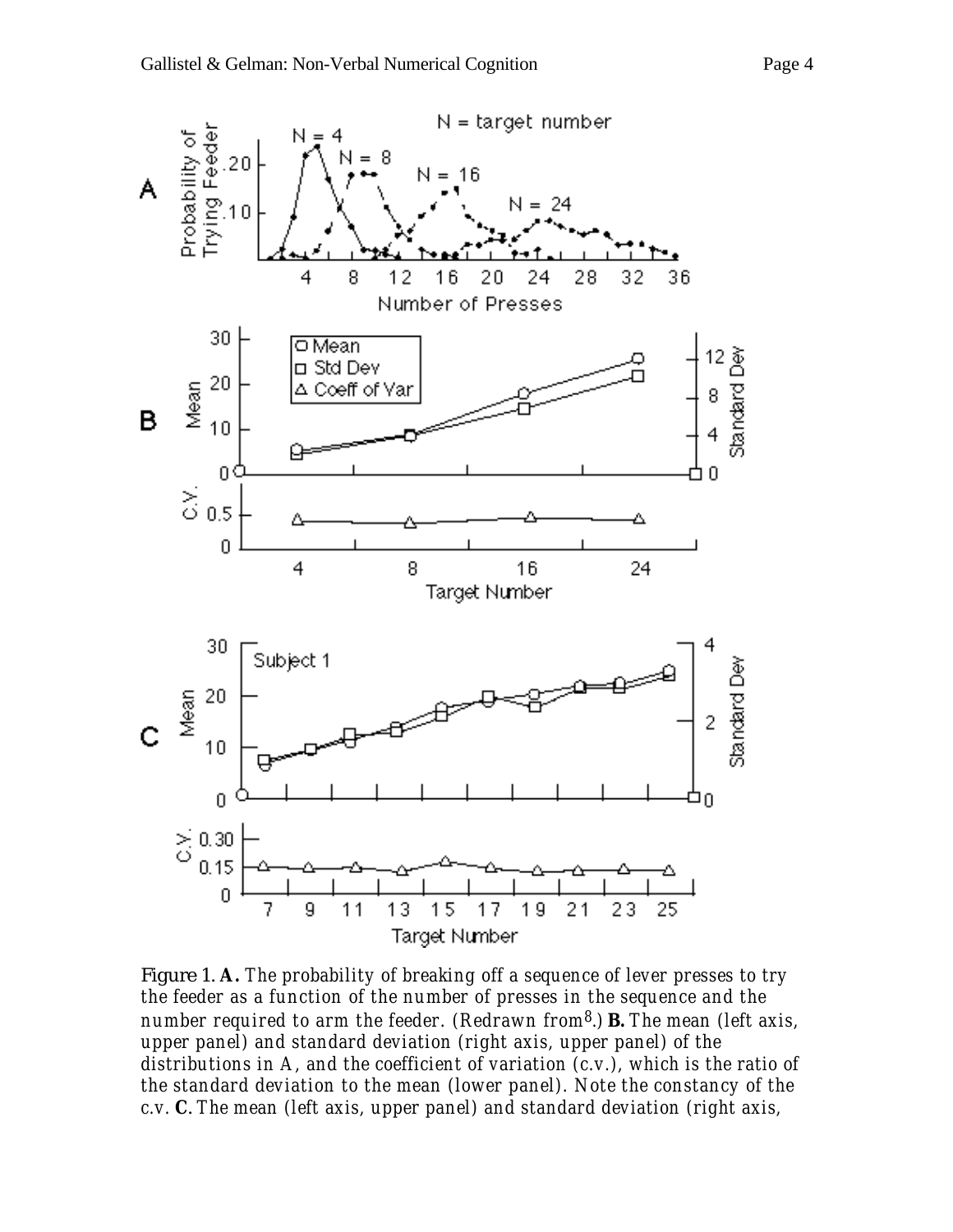*upper panel) and the c.v. (lower panel) of the distributions of number of presses obtained by Whalen, et al.19 in experiments with humans using nonverbal counting to make the number of presses specified by a numeral. As with the animal data, the human data show scalar variability. The widths of the distributions of numbers of key presses increase in proportion to the mean number of presses for a given target number, so the c.v. is constant.*

#### **Experiments with Humans**

At about the time of Platt and Johnson's experiment with rats, Moyer and Landauer<sup>18</sup> measured the reaction latencies in a task in which adult human subjects were asked to indicate which of two numerals represented the bigger number, with many repeated trials. The bigger the two numbers (size effect) and the smaller the difference between them (distance effect), the longer it took subjects to choose the numeral representing the bigger number. Moyer and Landauer explained these size and distance effects by assuming that numbers were represented in the brain by magnitudes, which obeyed Weber's law. This law says that the discriminability of two perceived magnitudes (e.g., two weights) is determined by the ratio of the objective magnitudes. In one version of Moyer and Landauer's hypothesis, as two numbers with a fixed difference become larger, the ratio of the signals that represent them (the ratio of their subjective magnitudes) becomes smaller. If signal variability (noise) is proportional to signal strength (scalar variability), then the smaller the ratio of two subjective magnitudes, the greater the overlap in the signal distributions; hence the more difficult it is to discriminate the signal for one number from the signal for the other. The increased difficulty of the discrimination translates into longer reaction times by way of a speedaccuracy trade-off function.

The Moyer and Landauer approach measures a secondary and probably non-linearly related consequence of the presumed variability in the strengths of the signals representing numbers. Whalen and his collaborators<sup>19</sup> adapted the procedure of Platt and Johnson (first used by Mechner<sup>20</sup>) to demonstrate directly non-verbal counting and scalar trial-to-trial variability of the target magnitudes in adult humans. They repeatedly presented numerals representing numbers between 7 and 25 on the screen of a computer and asked subjects to press a button as fast as they could until they felt they had made the indicated number of presses. The subjects were told not to count their presses, but to do the task "by feel." The resulting distributions of numbers of presses closely resembled the animal data: the modal number of presses increased in proportion to the target number, and so did the standard deviations of the distributions (Figure 1C).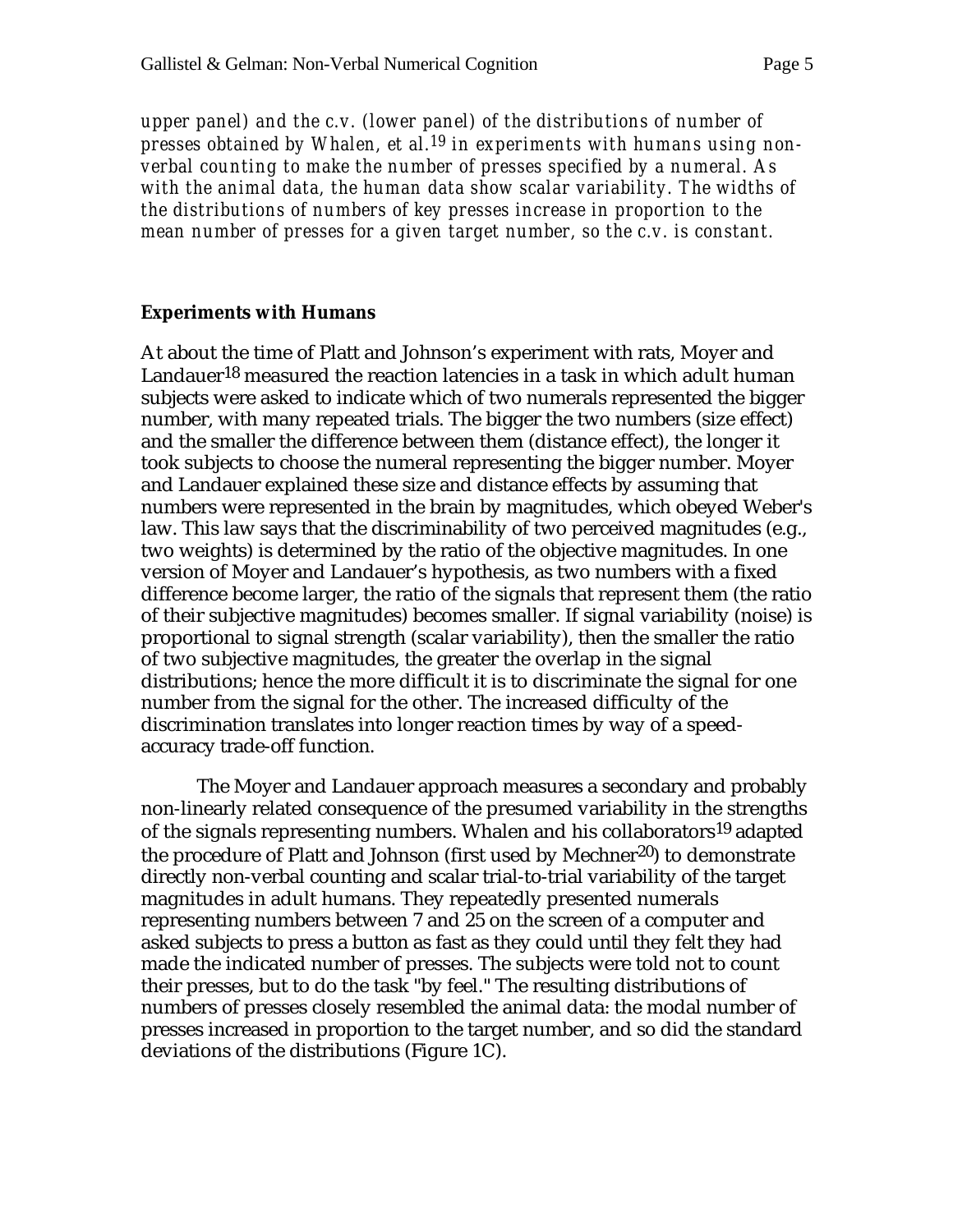Several lines of evidence suggest that the subjects did not count subvocally. First, they made one press every 125 msec-- more than twice as fast as estimates of the rate of subvocal counting. Second, there was no step at or after 10 in the function relating interpress interval to the number of presses, as would be expected if presses were being paired with verbal counts, because counting verbally (out loud or subvocally) requires the articulation of two syllables per count when the count exceeds 10, but only one syllable per count below 10 (seven and twelve being the unique exceptions). Third, according to preliminary reports, similar results are obtained even when subjects repeat the phrase "Mary had a little lamb" as they make their presses (S. Cordes, R. Gelman, C.R. Gallistel, and J. Whalen, unpublished data). This modification of the procedure would seem to rule out subvocal counting, insofar as one assumes that subjects cannot subvocally articulate count words at the rate of 8 words per second while simultaneously saying out loud an unrelated phrase at the normal speaking rate of two to three words per second.

These results suggest that humans share with non-verbal animals a non-verbal counting process. In this model, this process repeatedly increments a magnitude that represents the current count. This discretely incremented magnitude is compared to the magnitude that represents the target count to determine when the current count has reached the target count (Figure 2). The scalar variability in the number of counts made for a given target count is evidence that the incrementing process itself is not the primary source of variability. The longer a count, the greater the likelihood of too many or too few increments (miscounts). However, variability due to miscounts should behave like binomial variability; it should increase in proportion to the square root of the target count; whereas the experimentally observed variability increases in proportion to the target count itself.

These results further suggest that numerate subjects have learned to map from number words and numerals to the magnitudes that the nonverbal counting process generates to represent number. In order to terminate their pressing at approximately the right count, the subjects in the Whalen, et al. experiment had to compare the continually incremented magnitude representing the current count to a target magnitude, which was indicated by a numeral (Figure  $2^{19}$ . A mapping from numerals to magnitudes representing number in the brain was, of course, the essence of the Moyer and Landauer model18.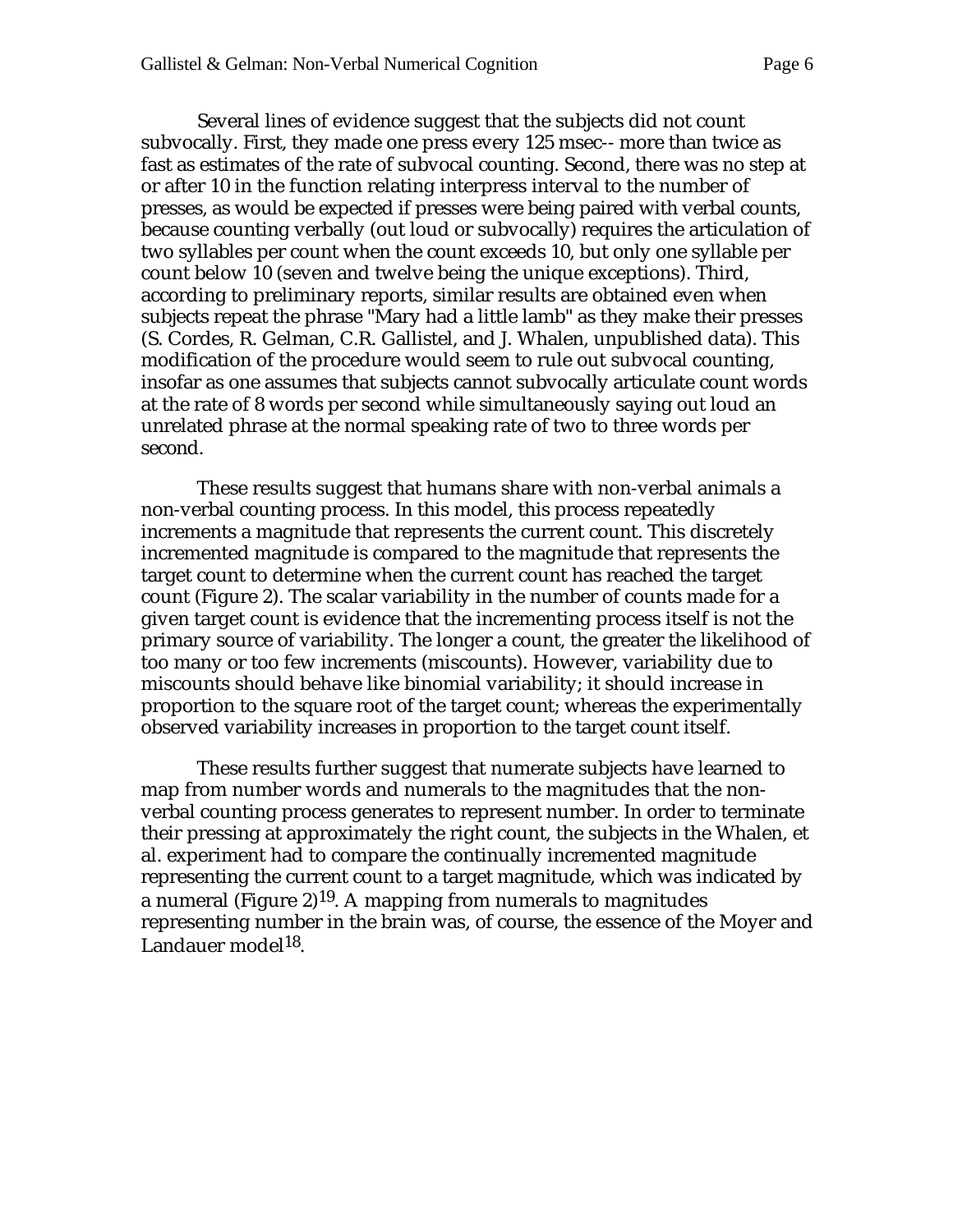**Figure 2**. *Cartoon of the accumulator model and the bidirectional mapping hypothesis used to explain the results of Whalen, et al.'s experiment19. The non-verbal counting process increments the accumulator by one "cup" for each item counted. The accumulation at the end of a count is read into memory. Magnitudes read from memory to serve as the targets in subsequent counting trials exhibit scalar variability, represented here by the sloshing in the graduate, which introduces noise into readings of the graduate (recalled magnitudes). Adult humans have learned decision criteria (rulings on the graduate), which enable them to map*



# **Memory Noise Proportional** to Memory Magnitude

*from a magnitude to a numeral and from a numeral to a corresponding magnitude (bi-directional mapping hypothesis). Whalen, et al.19, argue that the magnitude representation of numerosity and the non-verbal counting process that generates the magnitudes make the formally identical verbal counting process intelligible to the very young child and gives the number words their meanings. (After19.)*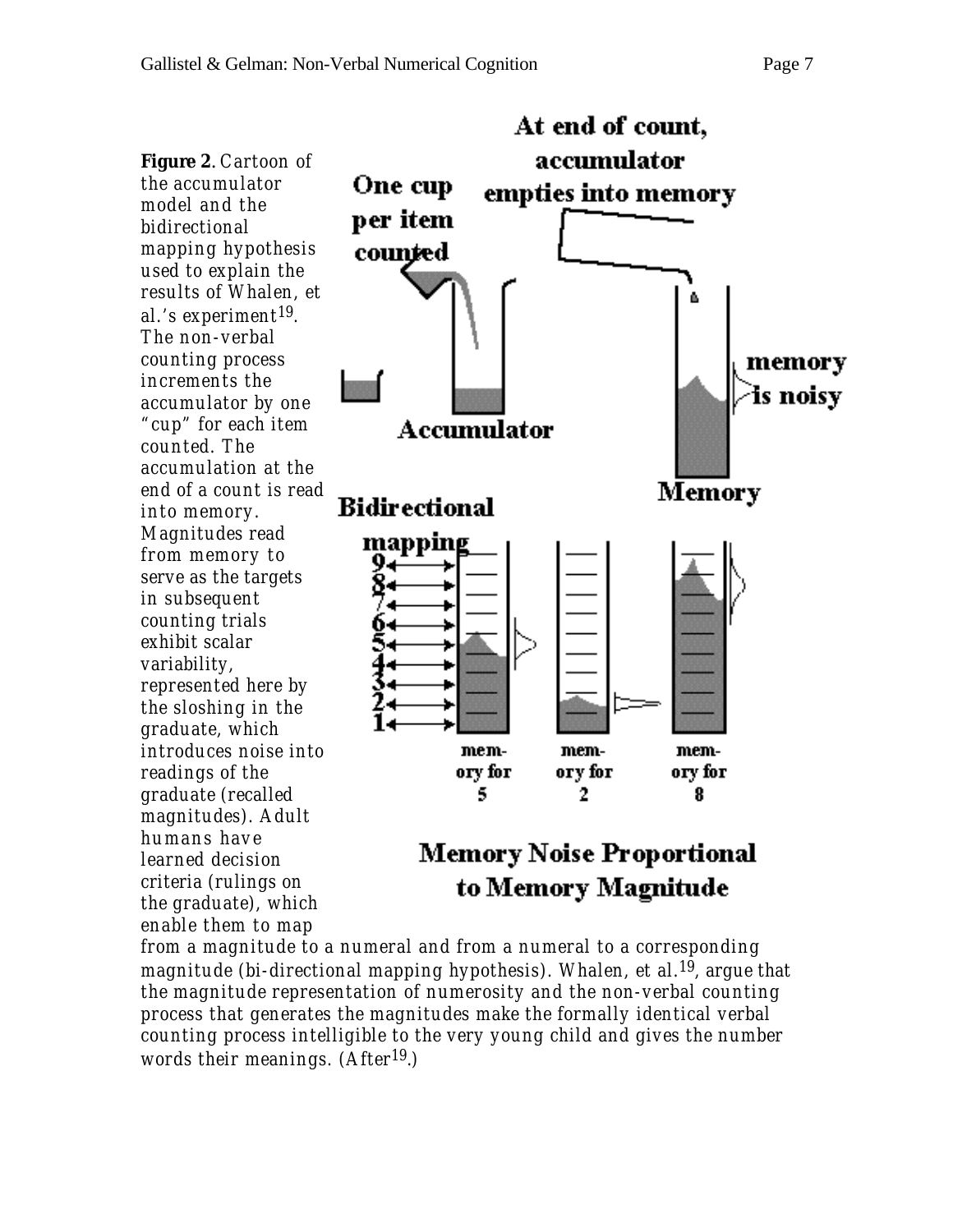### **Counting and Timing**

The hypothesis we present here takes as its starting point the accumulator model, which was proposed by Meck and Church<sup>12</sup>, as a modification of a model previously proposed by Gibbon<sup>21</sup> to explain interval timing. In the timing model, there is an accumulator which integrates a steady signal throughout the interval being timed. When the interval terminates, the magnitude in the accumulator represents the duration of the interval. This magnitude is written to memory, to be read from memory when a target magnitude is needed for subsequent comparisons. Meck and Church pointed out that if the steady signal is gated by a pulse former, which pulses once for each item or event to be counted, then the accumulation (integral) at the end of the count represents the number of items or events in the set or series controlling the pulse former. In seminal experiments, they showed that numerosity (countable quantity) is represented by magnitudes indistinguishable from those that represent duration (uncountable quantity), with the same constant ratio between the standard deviation and the mode in the distributions of remembered magnitudes12, 22.

Although the counting mechanism just described generates magnitudes (real numbers), it does so by a discrete incrementing process, which defines a next magnitude, just as ordinary counting defines a next integer. By contrast, the timing mechanism does not define next magnitudes. As the duration of a timed interval increases, the timing mechanism generates bigger magnitudes to represent that duration, but it does not pick out a magnitude that is the next magnitude. In the counting case, the accumulator is filled one cupful after the next. In the timing case, the accumulator is, so to speak, filled by a hose, the flow from which is terminated at the end of an interval. The distinction between the integers and the reals, between the discrete and the continuous, lies precisely here: integers are discretely ordered and countably infinite, like the levels you get when you fill an (infinitely tall) graduate one cupful at a time; by contrast, the reals are continuously ordered and uncountably infinite, like the levels you get when you fill the graduate with a hose that is "on" for different amounts of time.

The assumption that the preverbal representatives of numerosity are magnitudes with something like scalar variability offers one explanation of the results from numerical discrimination experiments in human infants. Infants discriminate small numerosities with high ratios, such as three versus two and sometimes four versus three but fail to discriminate four versus five. Another explanation of this finding has been that infants and animals estimate small numerosities only by "subitizing."23-25 Subitizing is a frequently hypothesized perceptual process of some kind, which, by assumption, does not involve counting, and which cannot represent more than about four objects at one time. On this account, infants' failure to discriminate numerosities greater than 4 implies that the subitizing process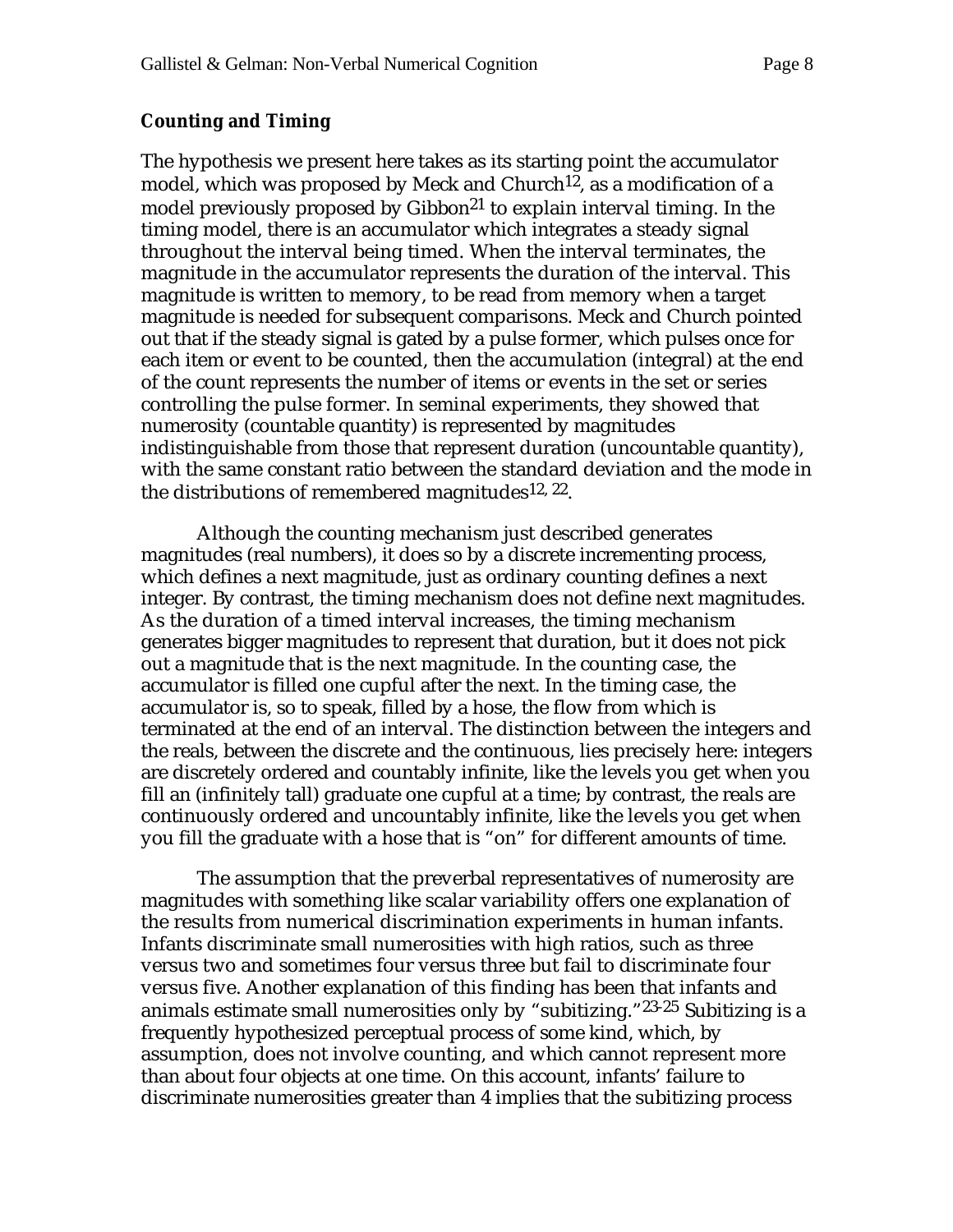provides an initial and very limited representation of numerosity, different from the adult representation.24 However, it has recently been found that infants do discriminate large numerosities, provided their ratio is large (8 versus 16).26 This finding is consistent with the hypothesis that the failures of numerical discrimination in infant studies are rooted in the noisiness of their nonverbal representation of numerosity rather than in an ontogenetic discontinuity in the mode of numerical representation.

Much of the argument for a subitizing process rests on the claim that there is a discontinuity at about four in the function relating the numerosity of an array (abscissa) to the mean latency with which an adult subject can verbally estimate that numerosity (ordinate). Whether the experimental data in fact show any such discontinuity has been debated.27-30 The most recent and thorough experimental study of the reaction-time distributions for verbal numerosity judgments in adults found no evidence of a discontinuity in any parameter of these distributions.30

Interrelated questions of discontinuity versus continuity are at the heart of the divergences in current views of numerical cognition and its development (see Outstanding Questions). On one view, there is a discontinuity at around four in the adult representation of numerosity. This corresponds to an ontogenetic discontinuity, in which infants can only represent numerosities less than or equal to about four.<sup>24</sup> Accounts that stress the importance of verbal processing in the emergence of the human understanding of number implicitly assume a phylogenetic discontinuity.24, 31-33 The extreme form of the phylogenetic discontinuity hypothesis is the common lay assumption that animals cannot represent numerosity at all. Our hypothesis, by contrast, is that there is phylogenetic and ontogenetic continuity in numerical processing. We argue that there is a nonverbal representation of numerosity by means of arithmetically processed noisy magnitudes in both nonverbal animals and human infants. We argue further that these magnitudes are identical with the "semantic magnitude system" which many assume to be addressed by human adults when they process integers.2,34

The above mentioned finding that duration and number appear to be represented by mental magnitudes with identical properties suggests that we can generalize to the magnitudes that we assume represent number important findings about the magnitudes that represent duration. One such finding is that the scalar variability (noise) in remembered magnitudes appears to originate within memory itself or in the reading of memory, rather than in the processes for measuring duration or counting number<sup>35</sup>. What this means is that the signals that come from memory, like the signals that come directly from sensory channels, are noisy; the value (signal) obtained from reading the same memory repeatedly varies from reading to reading.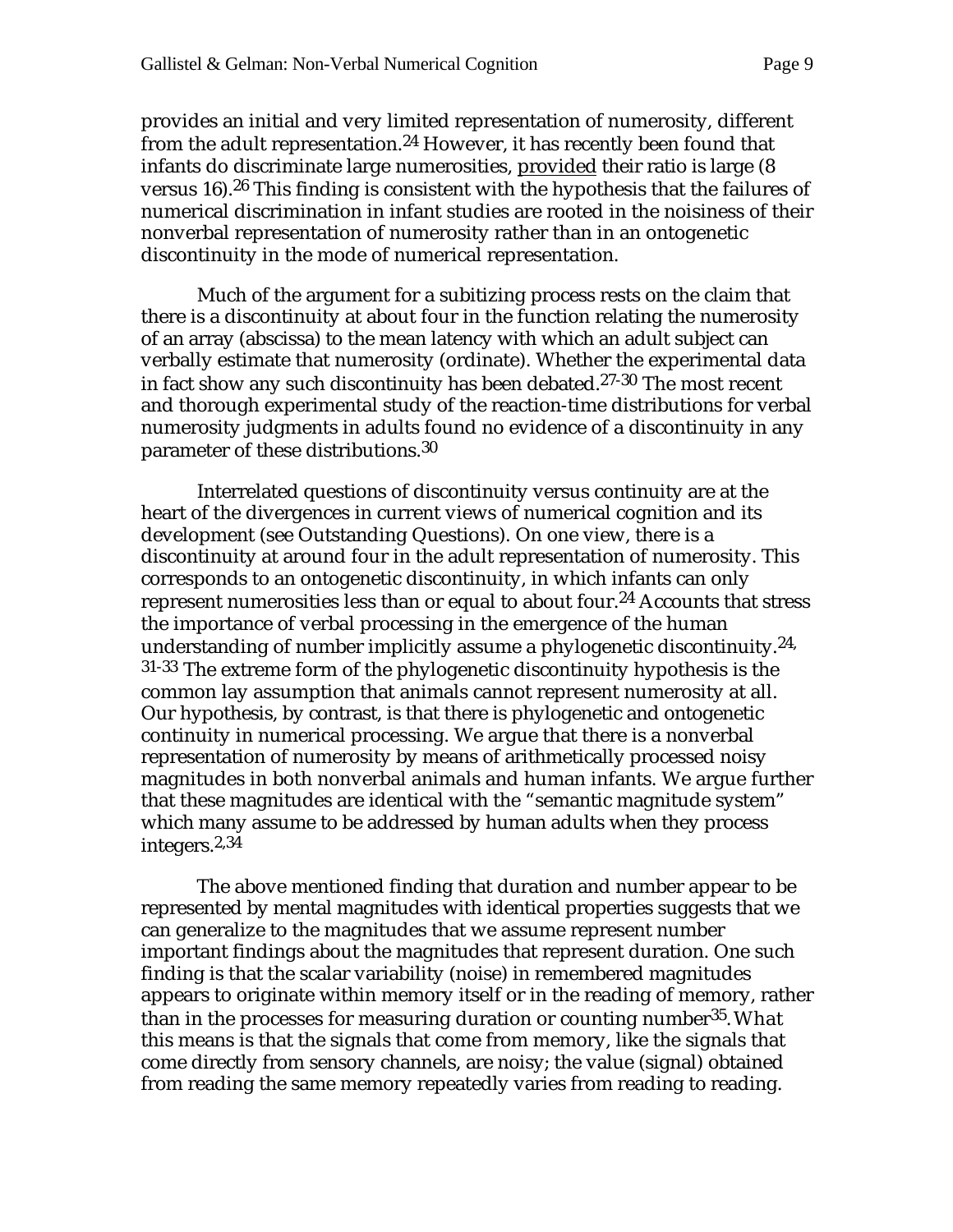Other important findings that may prove generalizable concern the arithmetic processing of mental magnitudes, to which we now turn.

#### **Arithmetic Reasoning in Animals**

Countable and uncountable quantity (numerosity and amount, duration, etc.) should be represented with the same kind of symbols (mental magnitudes), because there are many cases in which the two kinds of quantity must be combined arithmetically to determine behaviorally important decision variables, such as the amounts of food to be expected per unit of time in different feeding patches. Representing countable and uncountable quantity in fundamentally different ways would be an obstacle to the realization of the requisite combinatorial operations. Indeed, the necessity of representing discrete and continuous quantity with a single coherent number system drove the prolonged effort to create the system of real numbers. It also explains why computers are either analog or digital, but rarely both. You cannot add a voltage (analog representation) to a bit pattern (digital representation). Thus, if you want to arithmetically process digital signals (e.g., integers) in an analog computer, you must convert them to analog form, and vice versa.

This consideration brings us to the evidence for arithmetic processing in animals. Do animals order, add, subtract, multiply and divide the magnitudes that represent both numbers and uncountable quantities like duration and amount? If so, then, by the authors lights, at least, they reason arithmetically, because the axioms defining these operations define the system of arithmetic. If an unknown combinatorial operation (in the mind or the brain) can be shown--by an examination of its behavioral effects-- to exhibit the properties that are unique to one or another mathematical form of combination (addition, multiplication, etc.), then, from a formalist perspective, the unknown operation is an instance of addition or multiplication, or etc.

#### Ordering

Consider an experiment like that of Platt and Johnson (Figure 1), where the subject learns to try the feeder only when the number of times it has pressed the lever is greater than or equal to some experimenter-specified value. In all models of these results that we know of, some signal in the mind or brain that is a monotonic function of the number of presses is compared to some signal from memory that represents the target value. The response of trying the feeder occurs only when the one signal is greater than the other. Insofar as such an assumption proves inescapable, the results from these experiments are evidence for a thresholding process in the mind or brain. Thresholding has the formal properties of the numerical ordering operation (ordination). Similarly, if, in order to explain the properties of the experimentally obtained distributions of responses, it proves necessary to assume that the quantity that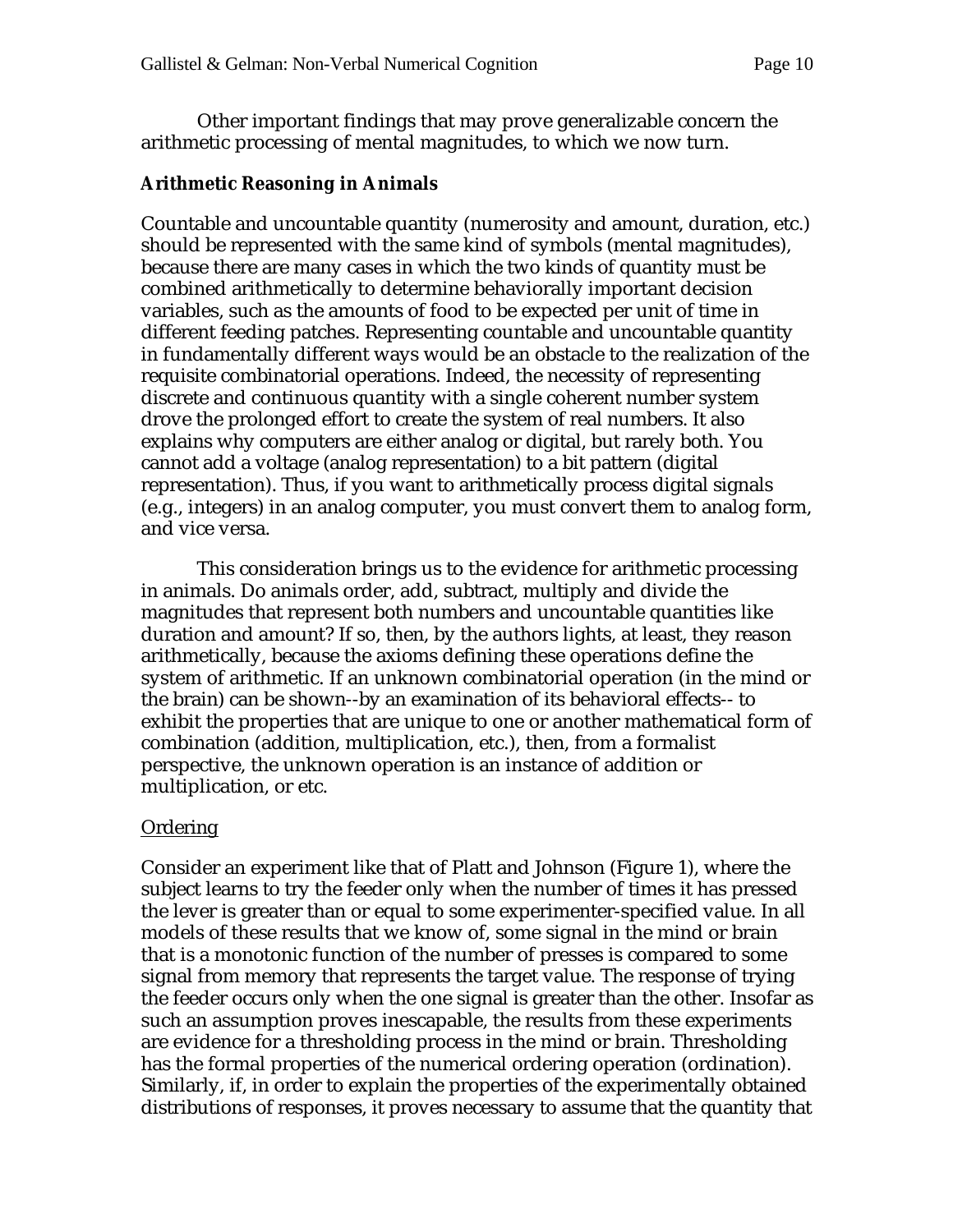is thresholded is the ratio of the first signal to the second, then these experiments also give evidence for a combinatorial operation in the mind or brain that has the properties of division36.

These arguments are, however, inferential and theory-dependent. Recently, more direct evidence of ordination has been reported in monkeys and pigeons. Brannon and her collaborators<sup>37,38</sup> trained rhesus macaques to touch four simultaneously presented arrays in the order of the numbers of items in the arrays. They trained using arrays with numerosities from 1 to 4, then tested the subjects on arrays with numerosities in the range from 5 to 9. They got immediate transfer, implying that their subjects recognized numerical order in this range. Interestingly, it was not possible to teach monkeys to touch the arrays in an order different from the ordering implied by the numbers of items in the arrays, which implies that numerical order is a salient property of arrays that differ in numerosity. Brannon, et al.'s data<sup>38</sup> also show the size and distance effects that led Moyer and Landauer to suggest that the ordering of numbers by humans was mediated by a magnitude representation.

In short, the greater the numbers and the smaller the difference between them, the longer it takes both monkeys and humans to determine their numerical order. This is evidence for a serial counting process of some kind in the determination of the representation of simultaneously presented numerosities. It would be interesting to test for scalar variability or the lack thereof in the representation of simultaneously presented arrays, because miscounts (counting the same item twice or missing an item) would seem to be more likely with simultaneous as opposed to serial presentation. Emmerton and her collaborators<sup>39</sup> taught pigeons to discriminate successively presented visual arrays on the basis of the number of items in each array, with numerosity ranging from 1 to 7. The smaller numerosities were better discriminated, suggesting that the size and distance effects are found in pigeons as well. Note that although the arrays to be discriminated were presented successively, each array constituted a simultaneously presented numerosity.

Numerical order can be the basis of discriminative choice even when the numbers are not actually presented but are indicated by symbols (numerals) whose numerical value has been taught.40 Thus, ordination on the basis of (symbolically referred to) numerosity is observed even when there is nothing to count.

#### Adding

Olthof and her collaborators<sup>41</sup> taught two Rhesus macaques to choose the Arabic numeral (range 1-9) indicating the larger of two numerosities or the largest of four numerosities by rewarding them with the number of peanuts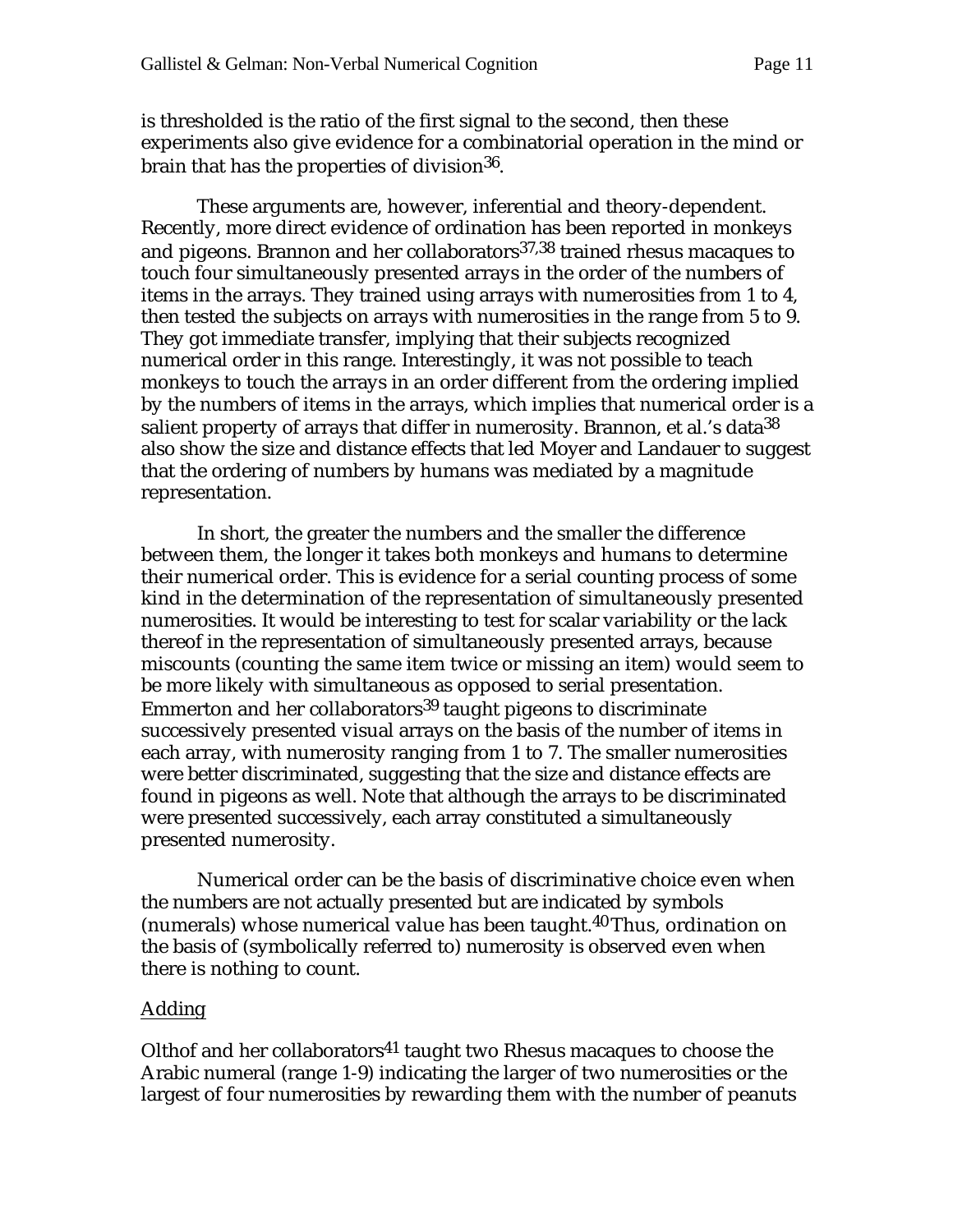indicated by the numeral they chose. When these subjects were presented arrays of numerals (two numerals in one array versus one in the other, or two and two, or three and three), they showed a significant tendency to choose the array whose indicated numbers had the greater sum. This is reminiscent of an earlier result by Boysen and Berntson<sup>42</sup> in which chimpanzees viewed numerals in two different locations, then returned to the starting point and picked the numeral corresponding to the sum of the indicated numbers. Experiments that demonstrate the summation of the numbers indicated by numerals are important because the addition observed is not readily explained by "counting on", in which a subject adds by counting the items in one array and then continuing the count with the items in the second array. These results show that adding can be observed even when there is nothing to count.

## **Subtracting**

Hauser and his collaborators<sup>43</sup> used the prolonged-looking-evoked-byviolation-of-expectations paradigm to demonstrate that semi-wild, untrained rhesus monkeys were surprised when the results of observed additions to and subtractions from an occluded array were not what was to be expected from arithmetic processing. This is the paradigm that has been used to demonstrate arithmetic reasoning in human infants<sup>1,44,45, 35</sup>--another example of methodological convergence in the comparative study of numerical cognition. It has been objected, however, that because of the very small numerosities used in this paradigm, it demonstrates only that the subjects believe in object permanence<sup>7,24</sup>. Objects do not appear out of, or vanish into thin air. Subjects can keep track of three or four objects at once even when they are occluded, so they are surprised when one disappears or appears without explanation.

Subtracting a currently elapsing duration from a remembered initial duration and comparing the difference to a standard duration (also drawn from memory) is demonstrated in the time-left paradigm<sup>46</sup>. It may thus reasonably be expected with numbers as well, although we do not yet have a compelling demonstration of this.

#### Multiplying and dividing

Rate is number divided by time. One symbol-processing model of animal conditioning is based on the assumption that animals estimate the rates of reinforcement predicted by different conditioned stimuli through a process of matrix inversion. Matrix inversion involves a combination of additions, subtractions, multiplications and divisions<sup>47</sup>. Again, however, arguments based on this kind of theory-dependent inference are not compelling. Leon and Gallistel<sup>48</sup> directly addressed the question of whether the subjective magnitudes of the brain stimulation rewards that a rat received combined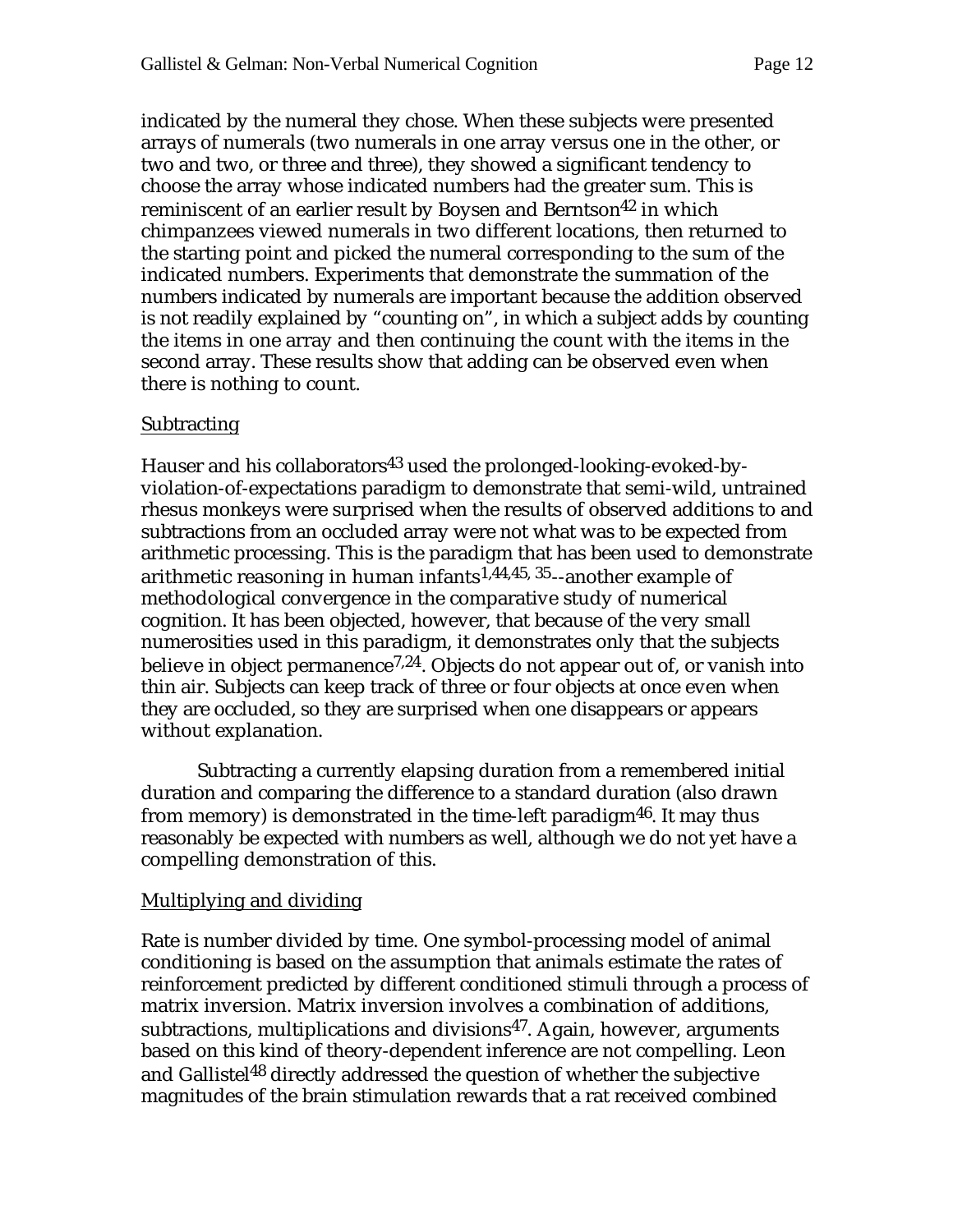multiplicatively with the subjective rates of reward to determine the rat's preference in a free-operant matching paradigm. The measure of preference was the ratio of the amount of time spent pressing one lever to the amount of time spent pressing the other. The preference was jointly determined by the rates of reinforcement, that is, by the numbers of rewards per unit of time (Number/Time) and by the magnitudes of the rewards. The magnitude of a reward was determined by the number of 0.1 ms pulses in the 0.5 s trains of electrical stimulation that reinforced pressing the levers. Increasing the rate of reward on one lever increased preference for that lever, as did increasing the number of pulses in the reinforcing trains delivered by that lever.

Leon and Gallistel showed that the factor by which preference increased in response to a change in the relative rates of reward was independent of the relative magnitudes of those rewards. Changing the relative rates from, say, 1:1 to 10:1, increased preference about tenfold, regardless of whether all preferences were strongly biased toward one lever or toward the other by the differences in the magnitudes of rewards obtained from the two levers.

The Leon and Gallistel experiment is an example of how we may determine the arithmetic properties of an unknown combinatorial operation in the mind or brain by way of the behavioral effects of this process (see Figure 3). Consider a variable M (for magnitude) whose effect on the brain combines (by some unknown combinatorial process) with the effects of a variable R (for rate) to produce some measurable behavioral effect, P (for preference). Manipulating the levels of either M or R produces different amounts of P. Symbolically, we may write  $P_{1,1}= f(M_1,R_1)$  for the effect of level 1 of M combined with level 1 of R;  $P_{1,2} = f(M_1,R_2)$ ;  $P_{2,1} = f(M_2,R_1)$ , and so on, for the amounts of P produced by other combinations of M and R. The symbolism indicates that the observed preference depends on (is a function of) the measured levels of the variables M and R. If the individual effects of M and R on the brain combine multiplicatively within the brain, then the level of M will have no effect on the ratio of the two different preferences produced by different values of R. Thus,  $P_{1,1}/P_{1,2}$ , the ratio of the observed preferences when we try first  $R_1$  and then  $R_2$  while keeping M at level 1, is equal to the ratio  $P_{2,1}/P_{2,2}$ , which is the observed preferences when we choose a different level for M and again vary R from  $R_1$  to  $R_2$ .

The level of M will not matter to the change in preference produced by changing R if and only if the effects (in the brain) of M and R combine multiplicatively, because then the effect of M will behave like a scaling factor with respect to R (and vice versa). Scaling factors cancel out of ratios (that is,  $MR_1/MR_2 = R_1/R_2$ . All other (mathematically distinguishable) forms of combination between the effects of M and R lack this property. For example, if the effects (in the brain) of M and R combine additively, then it will not be true that  $P_{1,1}/P_{1,2}= P_{2,1}/P_{2,2}$ , because additive factors do not cancel out of ratios. Thus, from a formalist perspective at least, an otherwise unknown and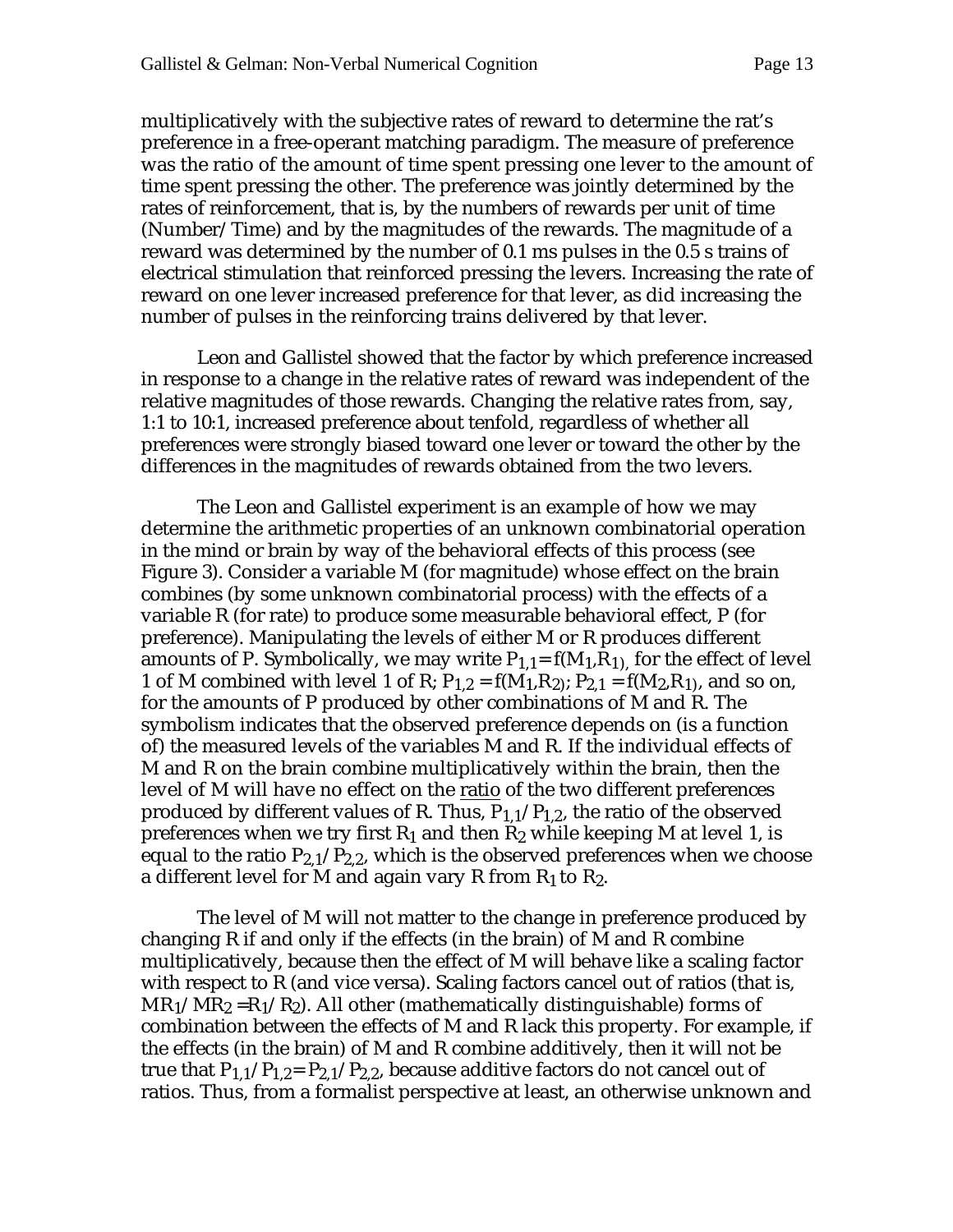unobservable combinatorial process that exhibits this property is a form of multiplication. That is why Leon and Gallistel's results imply that subjective rates (the effects in the brain of the rates at which trains are delivered by the two different levers) combine multiplicatively with subjective magnitudes.

# **Conclusion**

The results of current research on comparative numerical cognition speak to some of the oldest issues in science--the epistemological foundations of the numerical reasoning that permeates scientific inquiry and everyday thought. Contrary to what many have thought, simple numerical reasoning does not appear to depend on language, It is does not appear to be unique to humans; nor does it appear to be rooted in a system designed for the counting numbers. Arithmetic reasoning is found in non-verbal animals, where it operates with real numbers (magnitudes).



**Figure 3.** *Contrasting properties of multiplicative and additive combination. Height and width combine multiplicatively to determine area. Therefore, the effect of changing height (from h1 to h2) on the ratio of two areas is the same regardless of the width, that is, doubling height, doubles area, regardless of width. By contrast, two lengths combine additively to determine a third length. Therefore, the effect of changing one of the two lengths on the ratio of the combinations depends on the other length. In the first case, doubling h makes the combination 5/3 as long as it was before. In the second case, doubling h makes the combination only 3/2 as long. The arithmetic nature of otherwise unknown combinatorial operations in the brain may be determined by looking at the behavioral effects of the combinatorial operation.*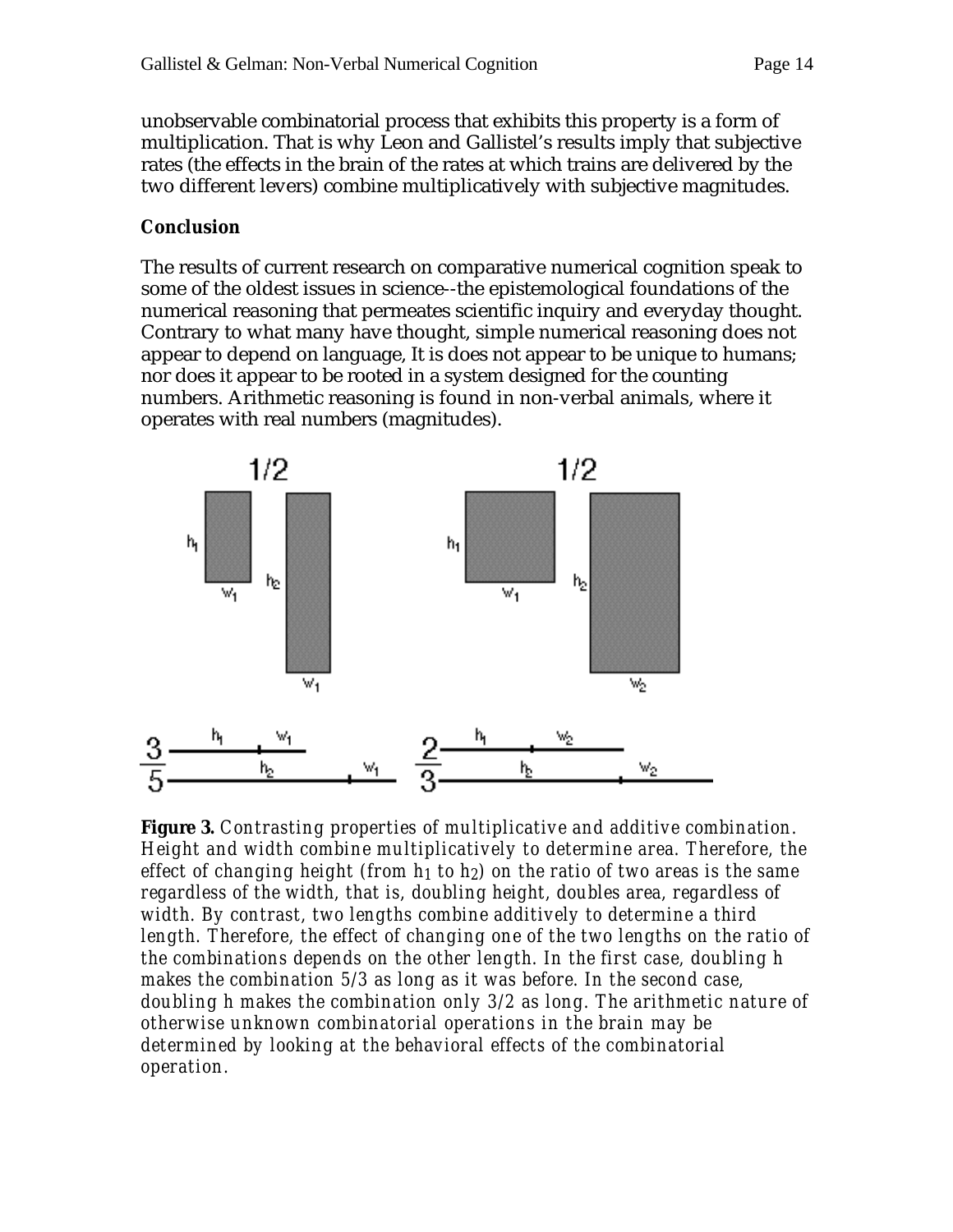# **Outstanding Questions**

Most of These Center Around the Implications for the Development of Numerical Thinking in Humans

1. Are numerosities less than five apprehended by a noncounting process  $(subitizing)$ ?a-f

2. Are small numerosities represented discretely in the minds of infants (and other animals?), rather than by the mental magnitudes that represent larger numerosities?f-h

3. If so, are these discrete representations of small numerosities arithmetically processed?

4. Is the development of numerical cognition in humans rooted in the discrete representation of small numerosities or in a magnitude based system for representing numerosities of any size, or both? $h,i,f,j$ 

5. Are infants representing numerosity or just the overall extent or amount of a stimulus? $k, \overline{l}$ 

6. If even the smallest numerosities are represented by magnitudes with scalar variability, then why do the integers seem to be the foundation of numerical thinking?

7. Does learning to use the verbal count list benefit from the discrete nonverbal counting process?f,g,h,j,m,n

8. If humans represent numerosities in terms of magnitudes, why do they have so much trouble learning the mathematical conception of rational numbers (mastering fractions)?o

# **Question References**

- a. Balakrishnan, J.D. and F.G. Ashby, 1992 Subitizing: Magical numbers or mere superstition. *Psychol. Res.,* 54, 80-90.
- b. Gallistel, C. R., & and R. Gelman, 1991 Subitizing: The preverbal counting process. In W. Kessen, A. Ortony & F. Craik (Eds.) *Memories, Thoughts and Emotions: Essays in Honor of George Mandler*. Hillsdale, NJ: Lawrence Erlbaum. pp. 65-81
- c. Gelman, R. and B. Meck, 1992 Early principles aid initial but not later conceptions of number. In *Pathways to Number: Children's*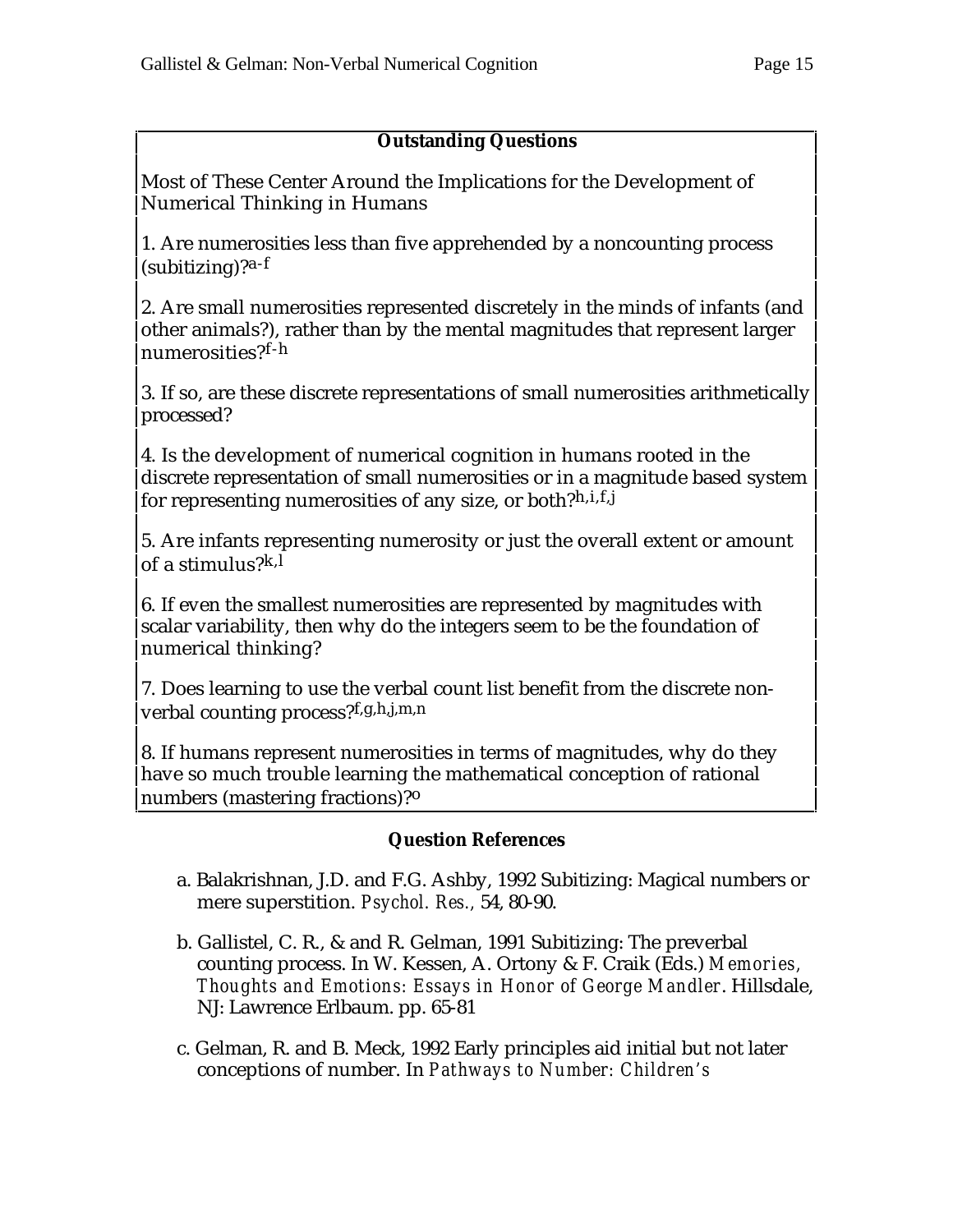*Developing Numerical Abilities*, J. Bideau, C. Meljac and J.-P. Fischer, Editors. pp. 171-189.

- d. Fischer, J.-P. 1992 Subitizing: The discontinuity after three. In *Pathways to Number: Children's Developing Numerical Abilities*, J. Bideau, C. Meljac and J.-P. Fischer, Editors. pp. 190-208.
- e. Trick, L.M. and Z.W. Pylyshyn, 1994 Why are small and large numbers enumerated differently? A limited-capacity preattentive stage in vision. *Psychol. Rev.*, 101, 80-102.
- f. Simon, T.J., 1999 The foundations of numerical thinking in a brain without numbers. *Trends Cog. Sci.*, 3,363-364.
- g. Butterworth, B., 1999*The Mathematical Brain*. London, MacMillan
- h. Carey, S., 1998 Knowledge of number: Its evolution and ontogeny*. Science*, 282, 641-642.
- i. Wynn, K., 1995 Origins of numerical knowledge. *Math Cog.*, 1, 35-60.
- j. Spelke, E. and S. Dehaene, 1999 Biological foundations of numerical thinking*. Trends Cog. Sci.*, 3, 365-366.
- k. Huttenlocher, J., N.C. Jordan, and S.C. Levine, 1994 A mental model for early arithmetic. *J. Exper. Psychol: General*, 123, 284-296.
- l. Mix, K.S., S.C. Levine, and J. Huttenlocher, 1997 Numerical abstraction in infants: Another look*. Develop. Psychol.*, 33, 423-428.
- m. Gelman, R., 1998*.* Cognitive development; domain specificity and cultural variation. In *Advances in Psychological Science: Vol. 2. Biological and Cognitive Aspects*., M. Sabourin, F. Craik and M. Robert Editors. Hove, England: Psychology Press Ltd.
- n. Fuson, K.C. 1988 *Children's Counting and Concept of Number*. New York: Springer-Verlag.
- o. Hartnett, P. M., and R. Gelman 1998 Early understandings of number: paths or barriers to the construction of new understandings? *Lng & Instr: J. Europ. Associ. Res.Lng & Instr.***,** 8, 341-374.

## **Acknowledgments**

Partial support for preparation of this manuscript was provided by NSF grants SRB-9209741 and SRB-9720410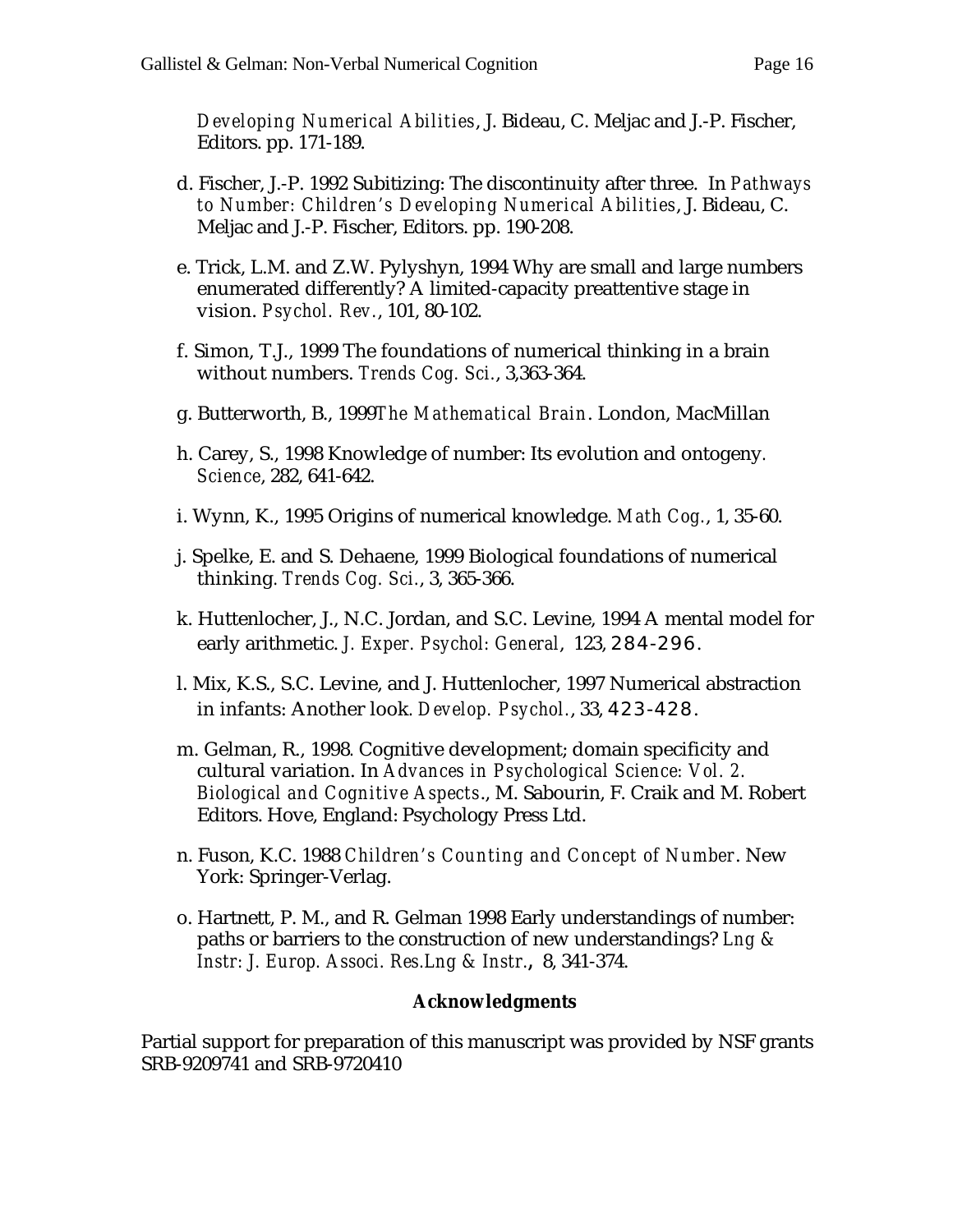#### **References**

- 1. Wynn, K., 1998 Psychological foundations of number: numerical competence in human infants. *Trends Cog. Sci.* 2, 296-303.
- 2. Dehaene, S., 1997 *The Number Sense*. Oxford: Oxford University Press.
- 3. Dehaene, S., et al., 1999 Sources of mathematical thinking: Behavioral and brain-imaging evidence*. Science*, 284, 970-974.
- 4. Carey, S., 1998 Knowledge of number: Its evolution and ontogeny*. Science*, 282, 641-642.
- 5. Gallistel, C.R. and R. Gelman, 1992 Preverbal and verbal counting and computation. *Cognition*, 44, 43-74.
- 6. Spelke, E.S. and S. Tsivkin, Initial knowledge and conceptual change: Space and number, in *Language Acquisition and Conceptual Development*, M. Bowerman and S. Levinson, Editors. Cambridge University Press: Cambridge, in press.
- 7. Hauser, M.D. and S. Carey, 1998 Building a cognitive creature from a set of primitives: Evolutionary and developmental insights, in *The Evolution of Mind*, C. Allen and J. Cummins, Editors. Oxford University Press: Oxford. pp. 50-106.
- 8. Bell, E.T., 1937 Men of Mathematics. New York: Simon and Schuster. p. 477.
- 9. Platt, J.R. and D.M. Johnson, 1971 Localization of position within a homogeneous behavior chain: Effects of error contingencies. *Learn. Motiv.*, 2, 386-414.
- 10. Wilkie, D.M., J.B., 1979 Webster, and L.B. Leader, Unconfounding time and number discrimination in a Mechner counting schedule. *Bull. Psychonom. Soc.*, 13, 390-392.
- 11. Roberts, W.A.,1995 Simultaneous numerical and temporal processing in the pigeon. *Curr. Dir. Psychol.Sci.*, 4, 47-51.
- 12. Meck, W.H. and R.M. Church, 1983 A mode control model of counting and timing processes. *J. Exper. Psychol.*: *Anim. Behav. Proc.*, 9, 320-334.
- 13. Roberts, W.A., T. Macuda, and D.R. Brodbeck, 1995. Memory for number of light flashes in the pigeon. *Anim. Lng. Behav.,* 23, 182-188.
- 14. Fetterman, J.G., 1993 Numerosity discrimination: Both time and number matter. *J. Exper. Psychol.*: *Anim. Behav. Proc.*, 19, 149-164.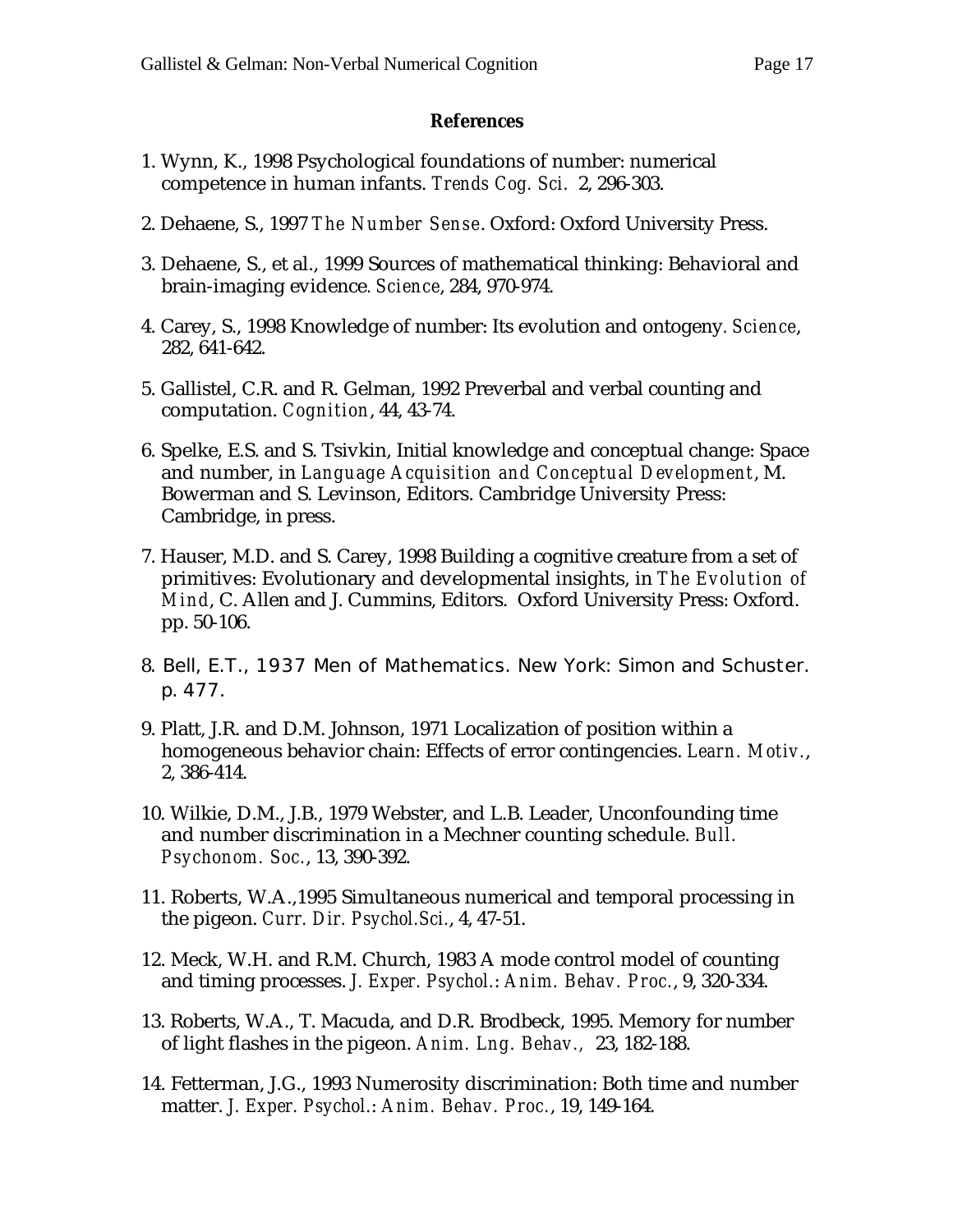- 15. Rilling, M., 1967 Number of responses as a stimulus in fixed interval and fixed ratio schedules. *J. Comp. Physiol. Psychol.*, 63, 60-65.
- 16. Roberts, W.A. and M.J. Boisvert, 1998 Using the peak procedure to measure timing and counting processes in pigeons. *J. Exper. Psychol.*: *Anim. Behav. Proc.*, 24, 416-430.
- 17 Breukelaar, J. W. C., & Dalrymple-Alford, J. C., 1998 Timing ability and numerical competence in rats. *J. Exper. Psychol.: Anim. Behav. Proc*., 24, 84- 97.
- 18. Moyer, R.S. and T.K. Landauer, 1967 Time required for judgments of numerical inequality. *Nature*, 215, 1519-1520.
- 19. Whalen, J., C.R. Gallistel, and R. Gelman, 1999 Non-verbal counting in humans: The psychophysics of number representation. *Psychol. Sci.,* 10, 130-137.
- 20. Mechner, F., 1958 Probability relations within response sequences under ratio reinforcement. *J. Exp. Anal. Behav.*, 1, 109-122.
- 21. Gibbon, J., 1977 Scalar expectancy theory and Weber's Law in animal timing. *Psychol. Rev.*, 84, 279-335.
- 22. Meck, W.H., R.M. Church, and J. Gibbon, 1985 Temporal integration in duration and number discrimination. *J. Exper. Psychol.*: *Anim. Behav. Proc.*, 11, 591-597.
- 23. Trick, L.M. and Z.W. Pylyshyn, 1994 Why are small and large numbers enumerated differently? A limited-capacity preattentive stage in vision. Psychol. Rev., 101, 80-102.
- 24. Simon, T.J., 1999 The foundations of numerical thinking in a brain without numbers. Trends Cog. Sci., 3, 363-364.
- 25. Davis, H. and R. Pérusse, 1988. Numerical competence in animals: Definitional issues, current evidence, and a new research agenda. Behav. Brain Scis., 11, 561-615.
- 26. Xu, and E.S. Spelke, (in press) Large number discrimination in 6-monthold infants. *Cognition*
- 27. Allport, D.A. (1975) The state of cognitive psychology. *Quart. J. Exper. Psychol.*, 27, 141-152.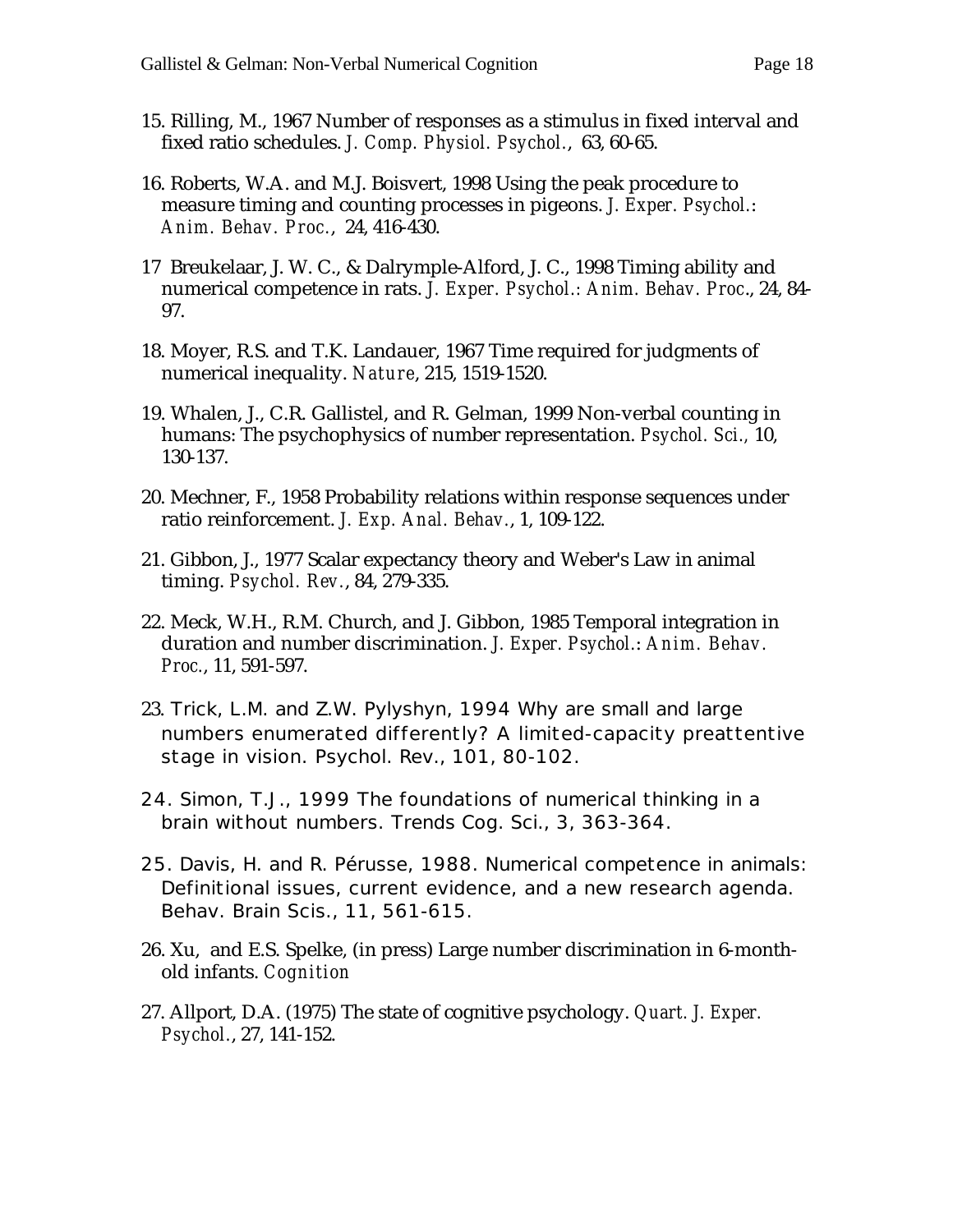- 28. Gallistel, C. R. (1988) Counting versus subitizing versus the sense of number. (Commentary on Davis & Pérusse's Animal counting). *Behav. and Brain Scis,* 11, 585-586
- 29. Gallistel, C. R., & and R. Gelman, 1991 Subitizing: The preverbal counting process. In W. Kessen, A. Ortony & F. Craik (Eds.) *Memories, Thoughts and Emotions: Essays in Honor of George Mandler*. Hillsdale, NJ: Lawrence Erlbaum. pp. 65-81.
- 30. Balakrishnan, J.D. and F.G. Ashby, 1992 Subitizing: Magical numbers or mere superstition. *Psychol. Res.,* 54, 80-90.
- 31. Fuson, K.C. 1988 *Children's Counting and Concept of Number*. New York: Springer-Verlag.
- 32.Carey, S., 1998. Knowledge of number: Its evolution and ontogeny. Science, 282, 641-642.
- 33. Butterworth, B., 1999*The Mathematical Brain*. London, MacMillan.
- 34. Reynvoet, B. and M. Brysbaert, 1999. Single-digit and two-digit Arabic numerals address the same semantic number line. Cognition, 72,191-201.
- 35. Gallistel, C.R., 1999 Can a decay process explain the timing of conditioned responses? *J. Exp. Anal. Behav.*, 71, 264-271.
- 36. Gibbon, J. and S. Fairhurst, 1994 Ratio versus difference comparators in choice*. J. Exp. Anal. Behav.*, 62, 409-434.
- 37. Brannon, E.M. and H.S. Terrace, 1998 Ordering of the numerosities 1 to 9 by monkeys. Science, 282, 746-749.
- 38. Brannon, E.M., et al., in press Representation of the numerosities 1-9 by Rhesus macaque. *J. Exper. Psychol.*: *Anim. Behav. Proc.*, [to be pub. Jan. 2000]
- 39. Emmerton, J., A. Lohmann, and J. Niemann, 1997.Pigeons' serial ordering of numerosity with visual arrays. Anim. Lng. Behav., 25, 234-244.
- 40. Washburn, D.A. and D.M. Rumbaugh, 1991 Ordinal judgments of numerical symbols by macaques (Macaca mulatta). *Psychol. Sci*., 2, 190-193.